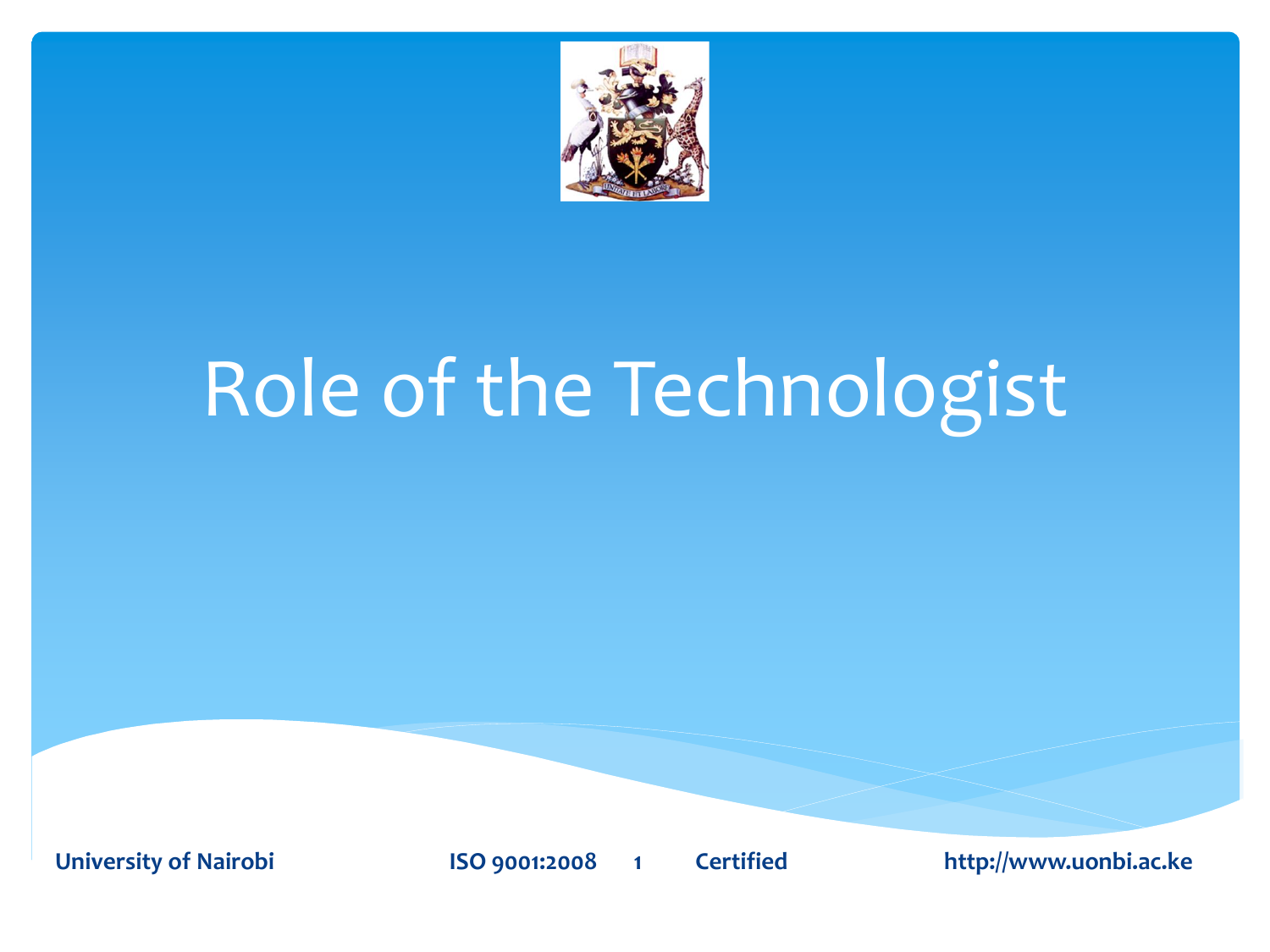# **Statutory and Regulatory** Requirements



- University of Nairobi Charter 2013
- **Statutes**
- CUE Universities Standards and Guidelines, 2014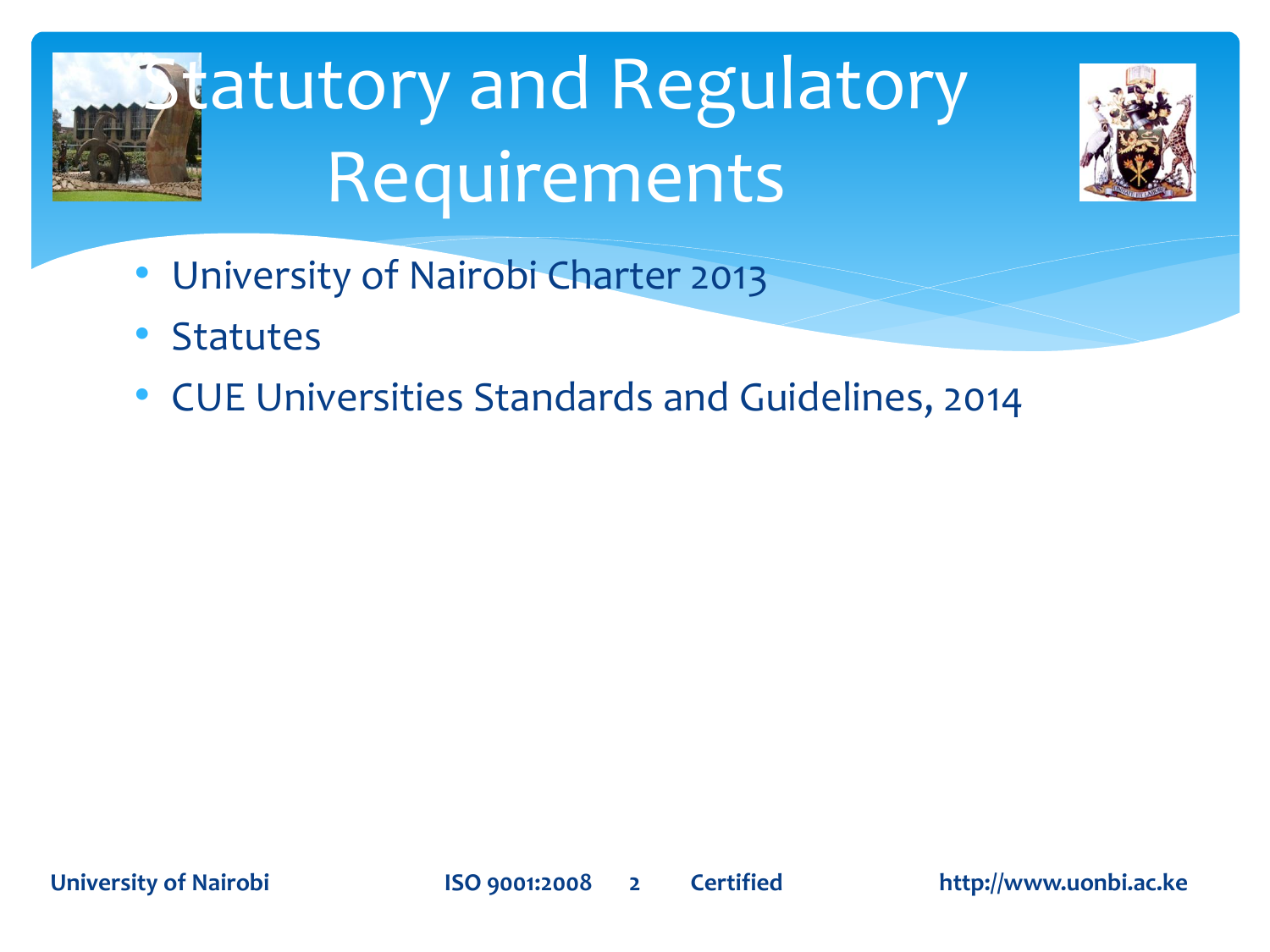





- Quality Assurance Policy
- \* Academic Integrity Policy
- Communication Policy
- \* Research Policy
- \* ICT Policy
- \* Records Policy
- Safety Plan
- **Purpose**
- **Objective**
- **Policy Statement**
- Guiding Principles
- **Policy Issues**
- Implementation and **Responsivity**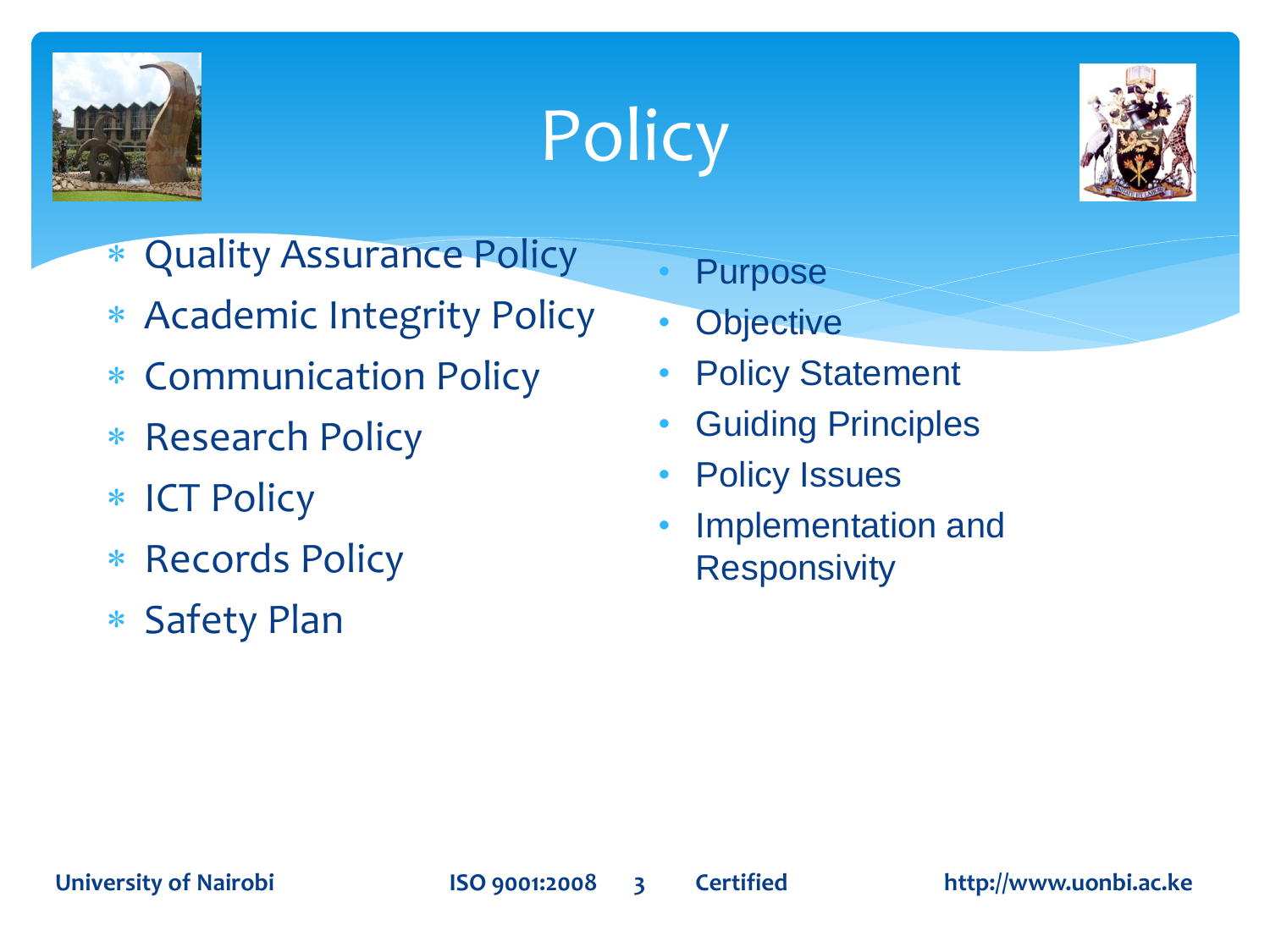

## QMS Process



- \* Programme Delivery
- Examination
- Physical Facilities and Infrastructure
- Quality Control
- $*$  ICT

#### Each Process Describes

- Scope
- **Objectives**
- Owner
- Sources of Inputs
- \* Inputs
- Activities
- Desired Outputs
- Monitoring
- Responsibilities
- Risks

**University of Nairobi Controls ISO 9001:2008 4 Certified http://www.uonbi.ac.ke**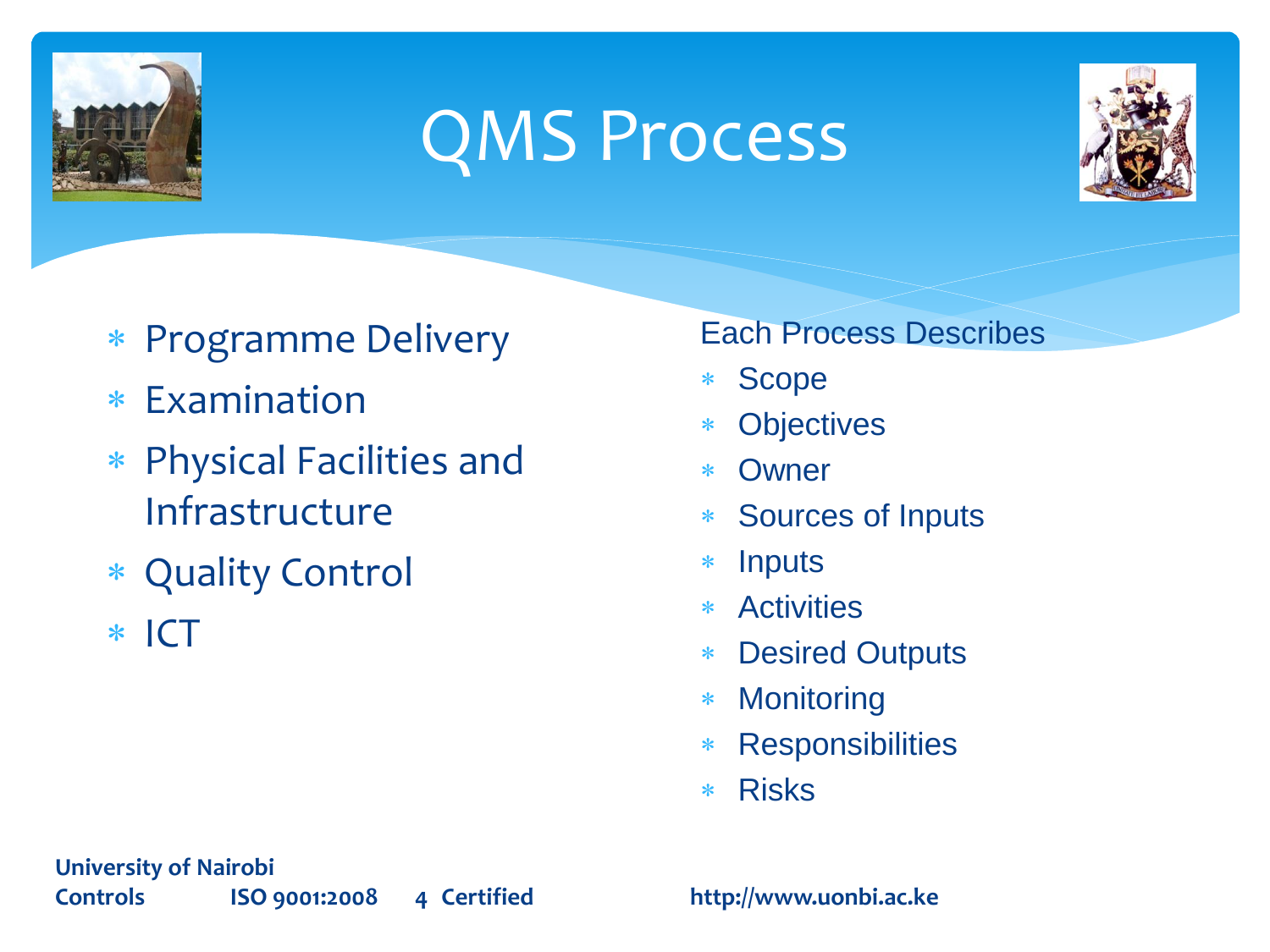

## QMS Procedure



- **Purpose**
- **Objective**
- Scope
- **References**
- **Responsibility**
- Method
- Documented Info
	- **Example Procedure for Good Laboratory Practices** UON/OP/71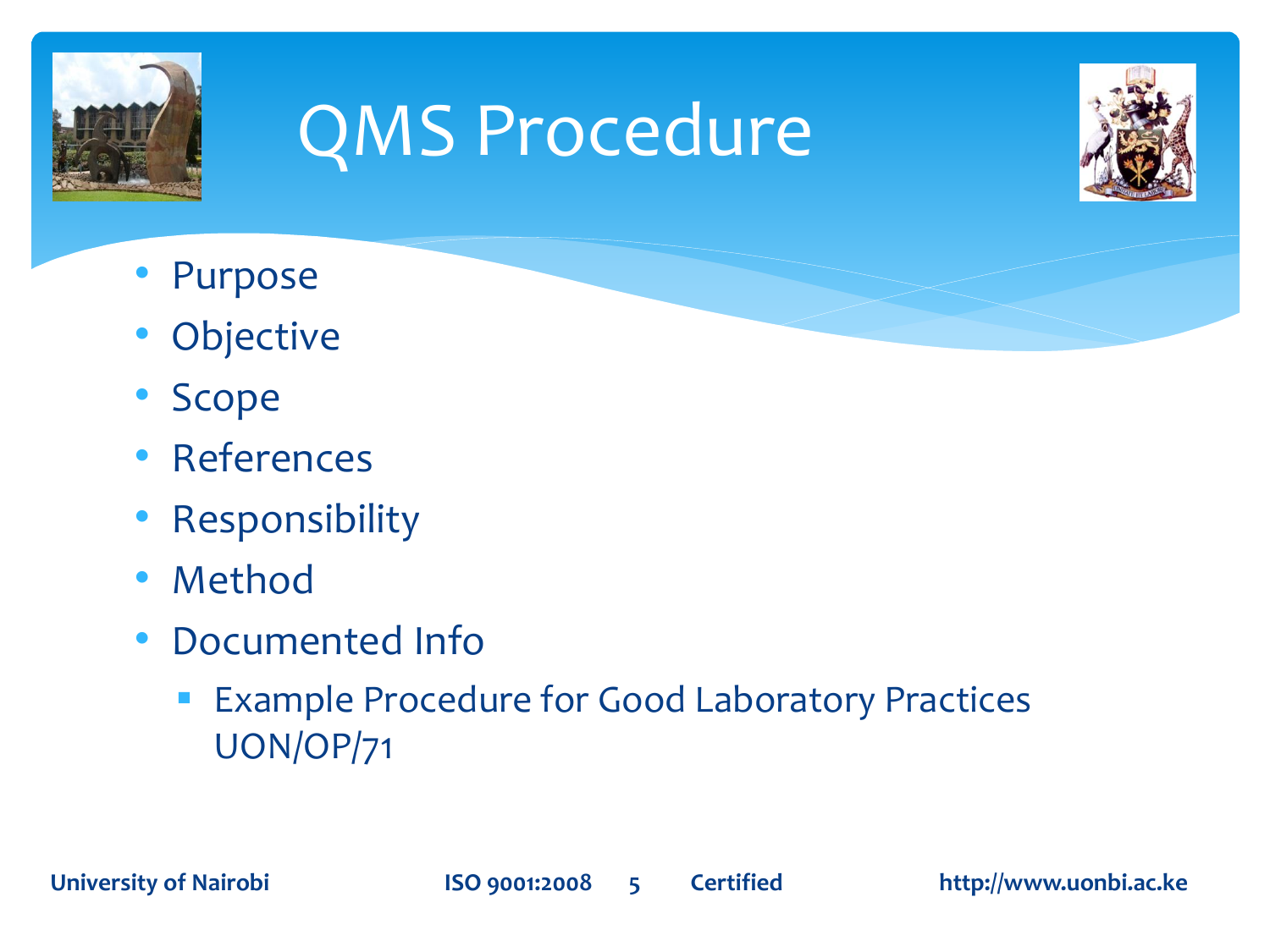

#### Terms of Service



• Terms and Conditions Service

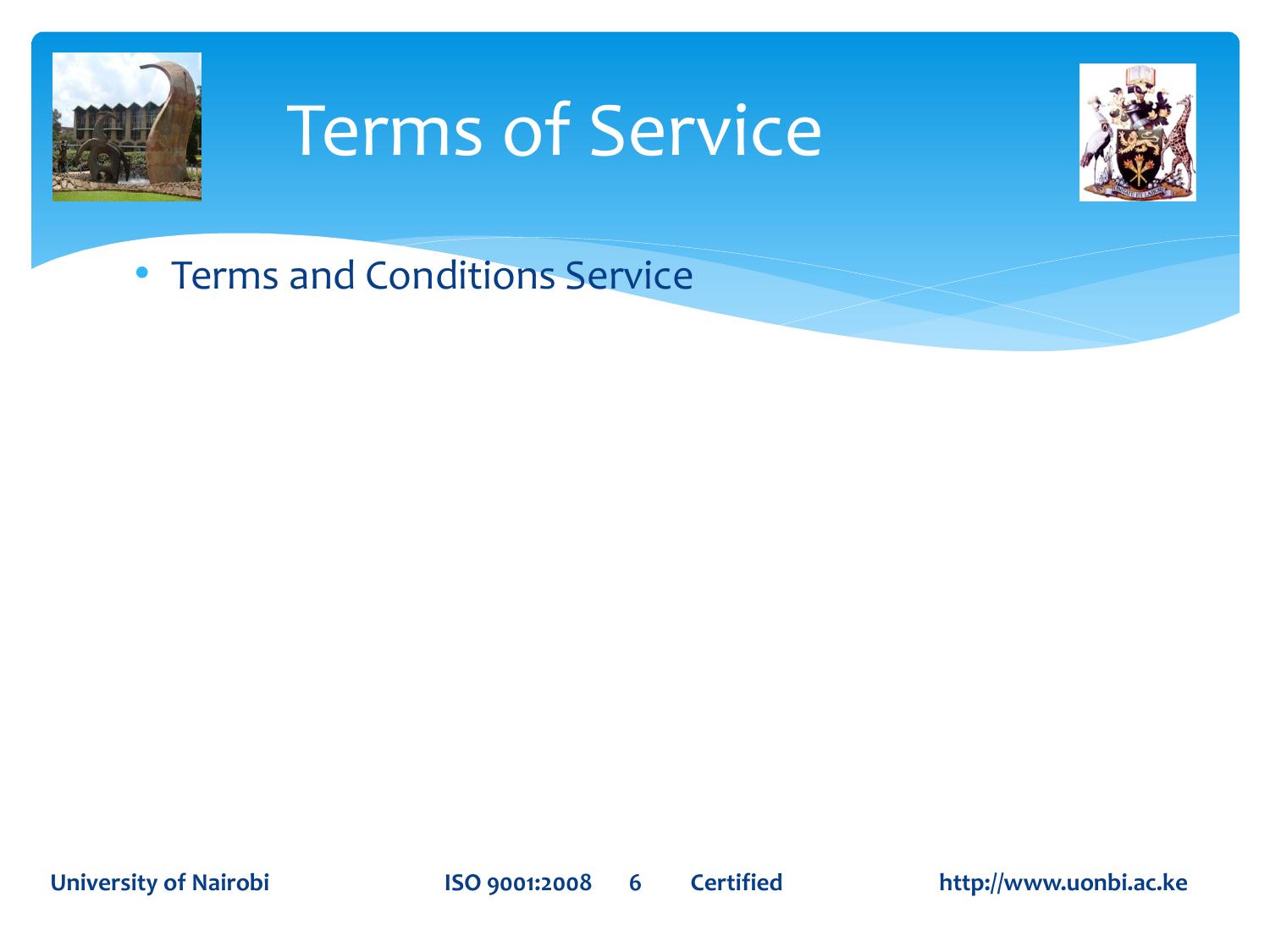

## Job Description



- Reporting
- **Qualifications**
- Skills
- **Experience**
- Duties and Responsibilities